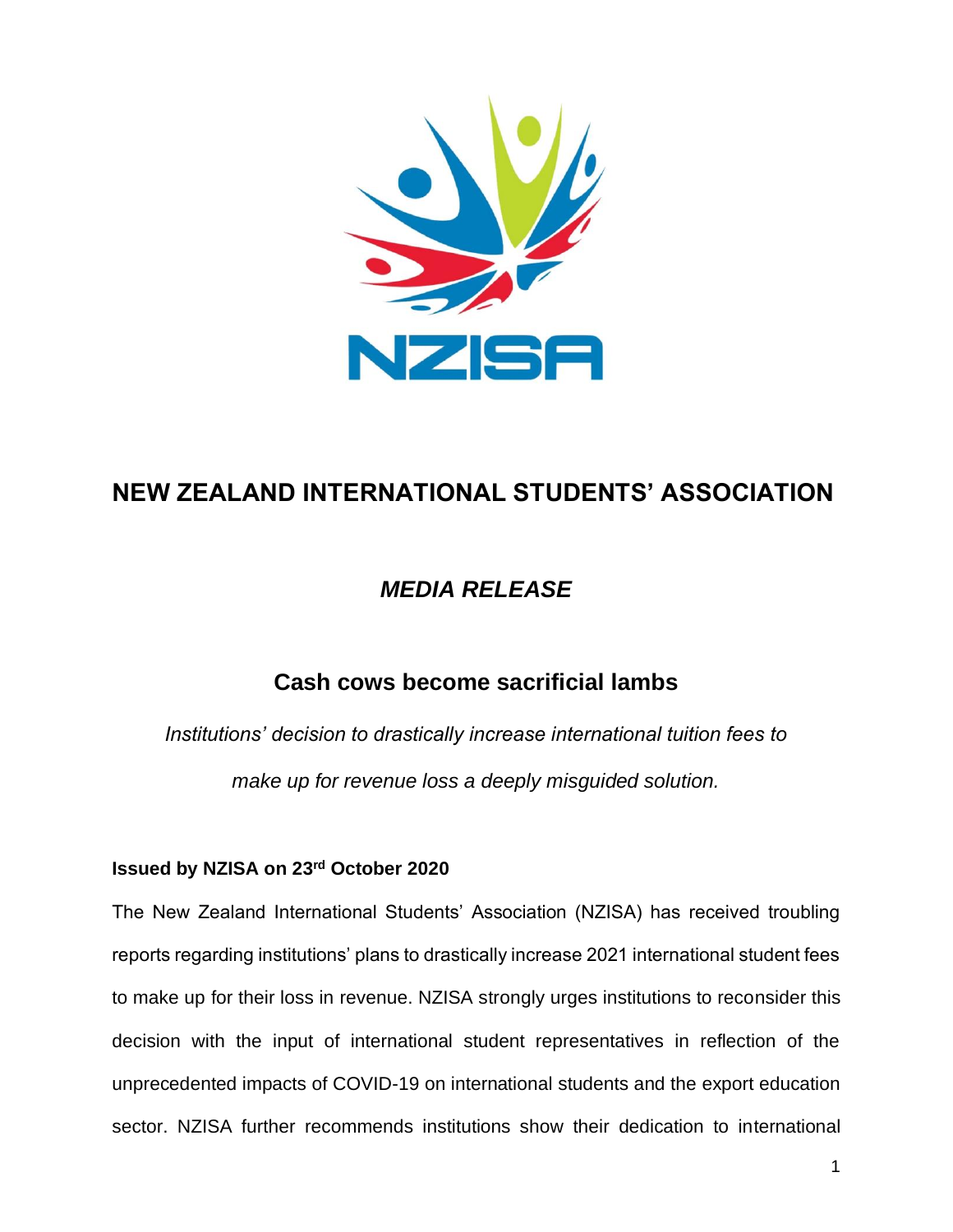students by implementing a 1.1% capped increase on international tuition fees. To continue with a drastic fees increase is to ignore the financial hardship faced by international students as a result of the pandemic, perpetuate an unsustainable system which exploits international students, and deter prospective international students from seeking a New Zealand international education.

The pandemic has sent shockwaves through the export education sector and has once again highlighted institutions' unsustainable funding models, which heavily rely on international students for profit. The border closures announced by the New Zealand Government in March have prevented the entry of international students to New Zealand, resulting in a \$200 million revenue loss for universities, in addition to staff cuts and redundancies<sup>1</sup>. International students in New Zealand have also been deeply affected by the pandemic, with many of them losing jobs and facing financial hardship due to changes in their financial situation. In response, the Ministry of Education released an International Education Strategic Recovery Plan<sup>2</sup>, acknowledging the hardships faced by institutions and international students, and setting a trajectory for the recovery of the sector.

Despite these shocks to the sector, some institutions are still persistent on driving their income through tuition fees increment and are using international students as sacrificial lambs to claw their way towards recovery. NZISA has long been raising the issue of institutions' unsustainable financial practices, and maintains the need for reforms to create a more sustainable sector; one that focuses on delivering a quality education and

<sup>1</sup> [Cash-strapped education sector facing widespread job losses \(John Gerritsen, 2020\).](https://www.rnz.co.nz/news/national/425693/cash-strapped-education-sector-facing-widespread-job-losses)

<sup>&</sup>lt;sup>2</sup> Cabinet paper: A Strategic Recovery Plan for the International Education Sector (Ministry of Education, [2020\).](https://www.education.govt.nz/assets/Uploads/R-285-288-Cabinet-Paper-Pack-International-Education-Recovery-Redacted2.pdf)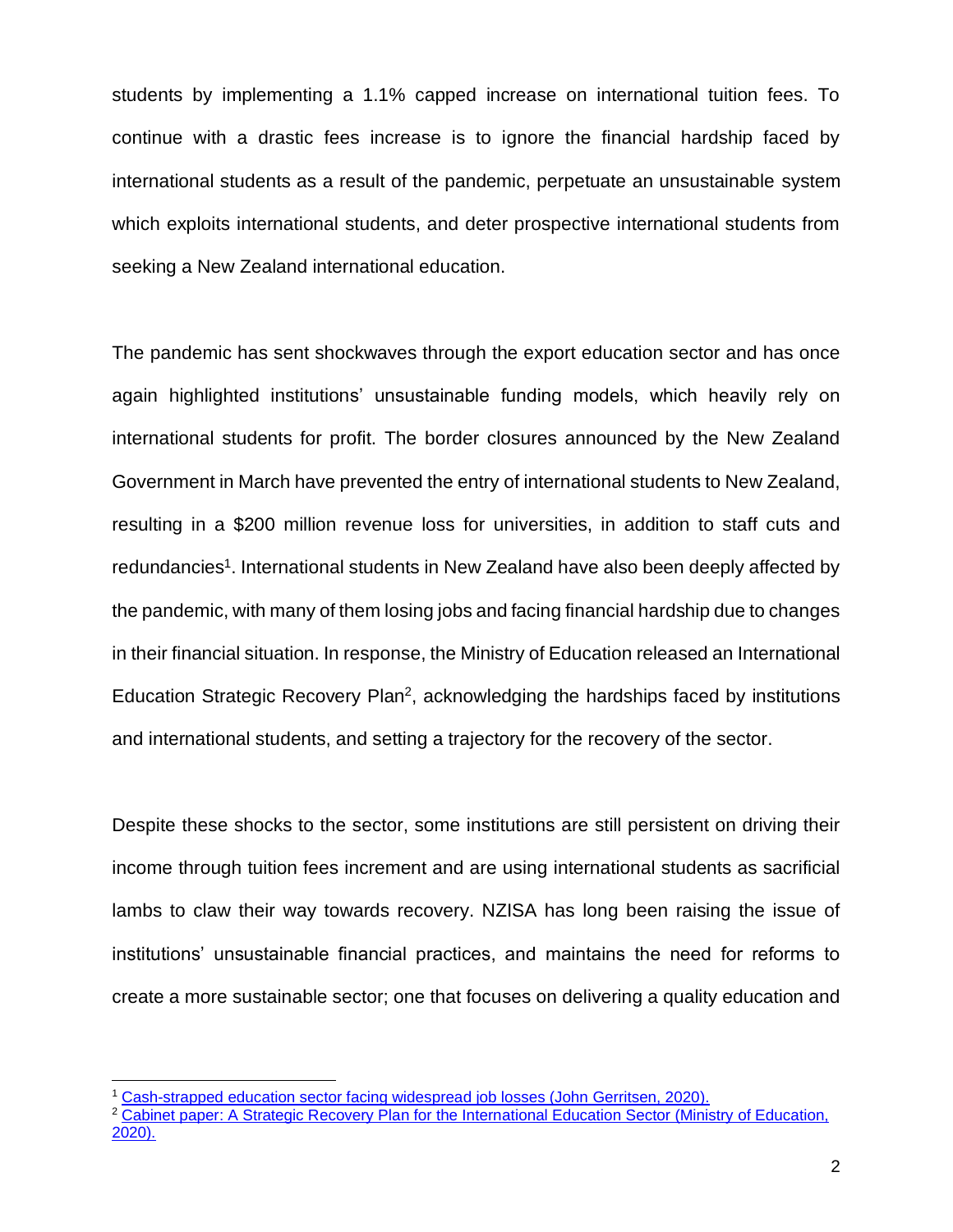an excellent international student experience. In May, institutions made public their initial intentions to profit off New Zealand's reputation for managing COVID-19 impacts and flattening the curve of infection. NZISA condemned these plans in a press release<sup>3</sup> and noted the root cause of the issues plaguing the sector being unsustainable financial practices. For institutions to now take advantage of international students already in New Zealand by raising international student fees is to ignore the international student voice and the concerns of international students, and this encourages the exploitation of international students.

Institutions must contend with the indirect impacts of their decision to raise international student fees. The continual focus on revenue over international students' needs and experience will only result in losing international students to other international education competitors in other parts of the world. With New Zealand's borders remaining closed to international students, aside from 250 PhD and postgraduate international students, international students will gravitate towards other competitor destinations for international education – Australia has launched a pilot programme to bring international students into the country, and Canada has announced the opening of its borders to international students. International students can and will seek an international education elsewhere if institutions in New Zealand fail to acknowledge the international student voice and deliver on international student satisfaction and experience.

NZISA strongly affirms that raising international student fees to make up for revenue losses is not a sustainable solution for the sector. We recommend a strong commitment

<sup>&</sup>lt;sup>3</sup> [The hypocrisy of New Zealand universities capitalising on COVID-19 \(NZISA, 2020\).](https://nzisa.co.nz/2020/05/06/the-hypocrisy-of-new-zealand-universities-capitalising-on-covid-19/)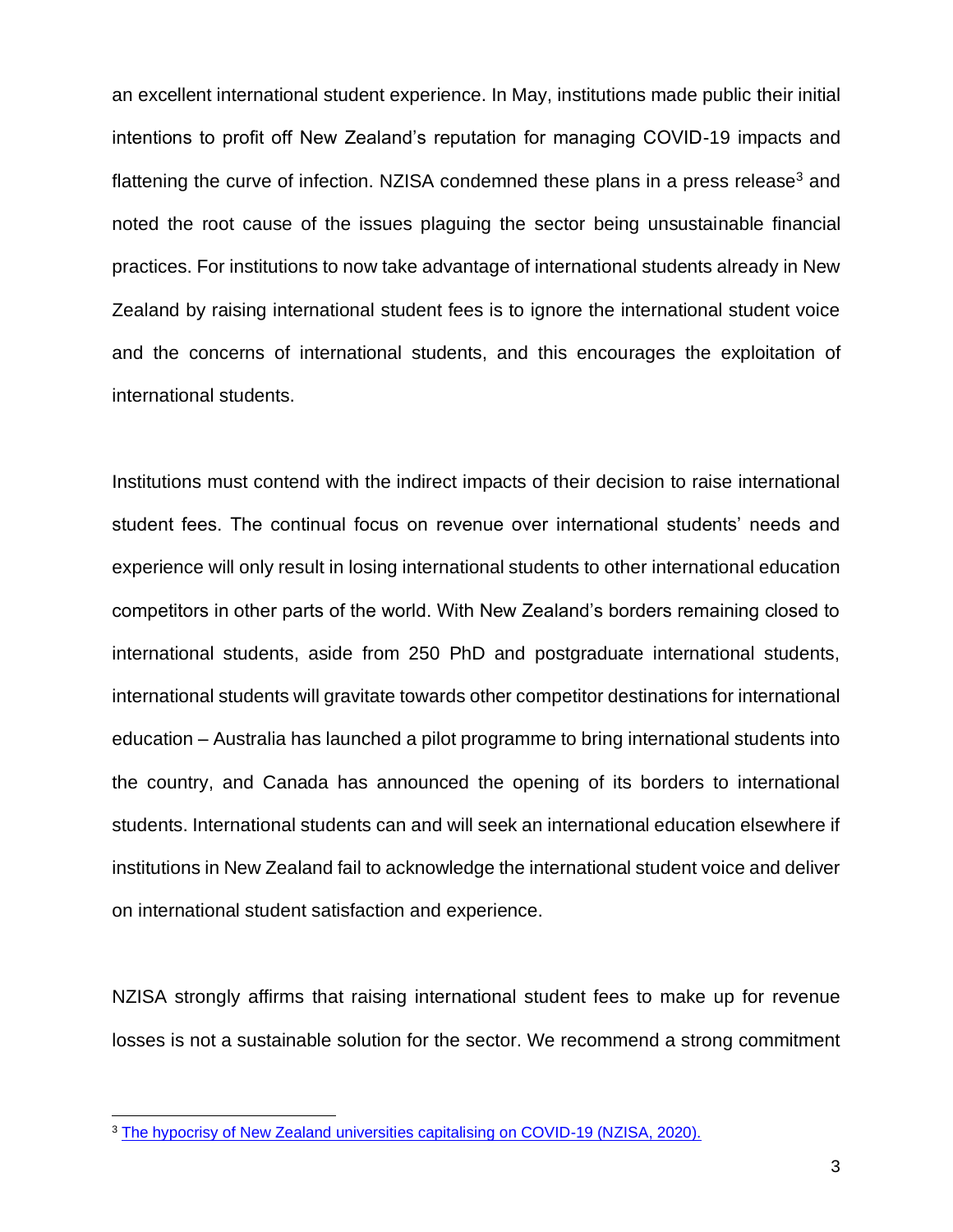from tertiary institutions to decide on the same rate of increase for both domestic and international students. The Minister of Education confirmed on 19 September 2020 that the Annual Maximum Fee Movement rate for domestic student tuition fees will be set at 1.1% for 2021. This is in line with forecast inflation for 2021 and the impacts of COVID-19. NZISA is supported by our member student associations in the decision to recommend a 1.1% cap on the increase on 2021 tuition fees for all students in tertiary institutions. This recommendation is an approach to prevent any further exploitation of international students through financial avenues and incorporates the priorities of the Ministry of Education's International Education Strategic Recovery Plan.

NZISA further recommends that institutions reassess the decision to increase international tuition fees with the input of international student representatives. We recognise that the Auckland University of Technology (AUT) has decided on the same rate across all students for 2021 tuition fees after consulting with their students' association, including NZISA Representative Council member and AUT Students' Association (AUTSA) International Officer, Prayag Shethia. We applaud AUT and AUTSA's efforts to act in the best interests of their international students and for listening to the international student voice.

NZISA acknowledges the financial hardship institutions are facing; however, the decision to increase 2021 international student fees at a high rate will only result in further losses to the sector. New Zealand's international education reputation is at risk as we see a rise in global competition to attract international students in a COVID-19 world. NZISA reaffirms that institutions should reflect on the priorities of the International Education

4